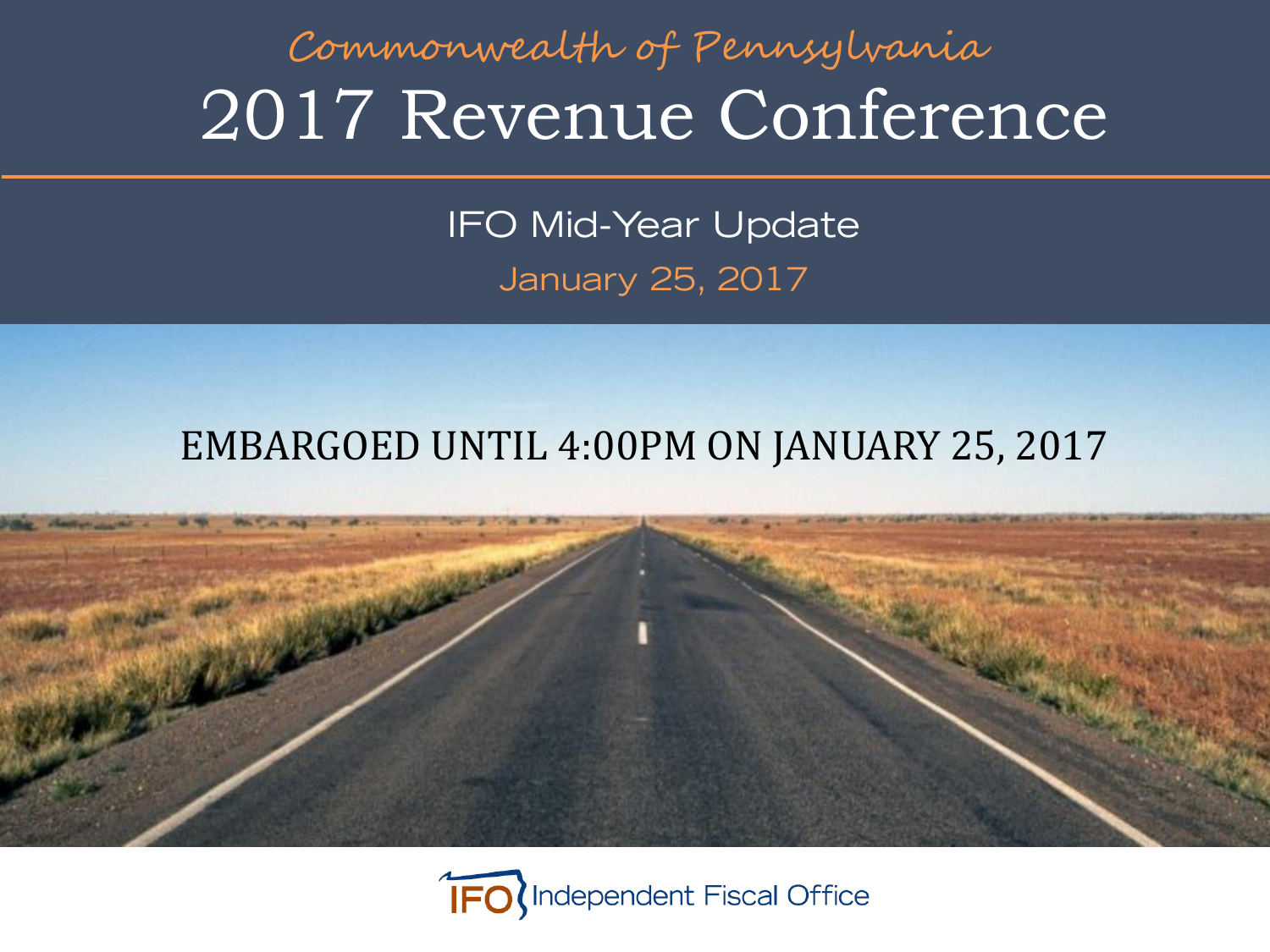# IFO Mid-Year Update

#### **Presentation has three parts.**

- Economic update. Unexpected broad weakness.
- Revenue update for FY 2016-17.
- Revenue forecast for FY 2017-18.

#### **Theme: What is driving weakness?**

- Base General Fund growth rate is  $\sim 0.0\%$ .
- Both economic and technical factors are cause.
- Inflation, business spending and consumers.

#### **No public presentation.**

But will be posted to IFO website.

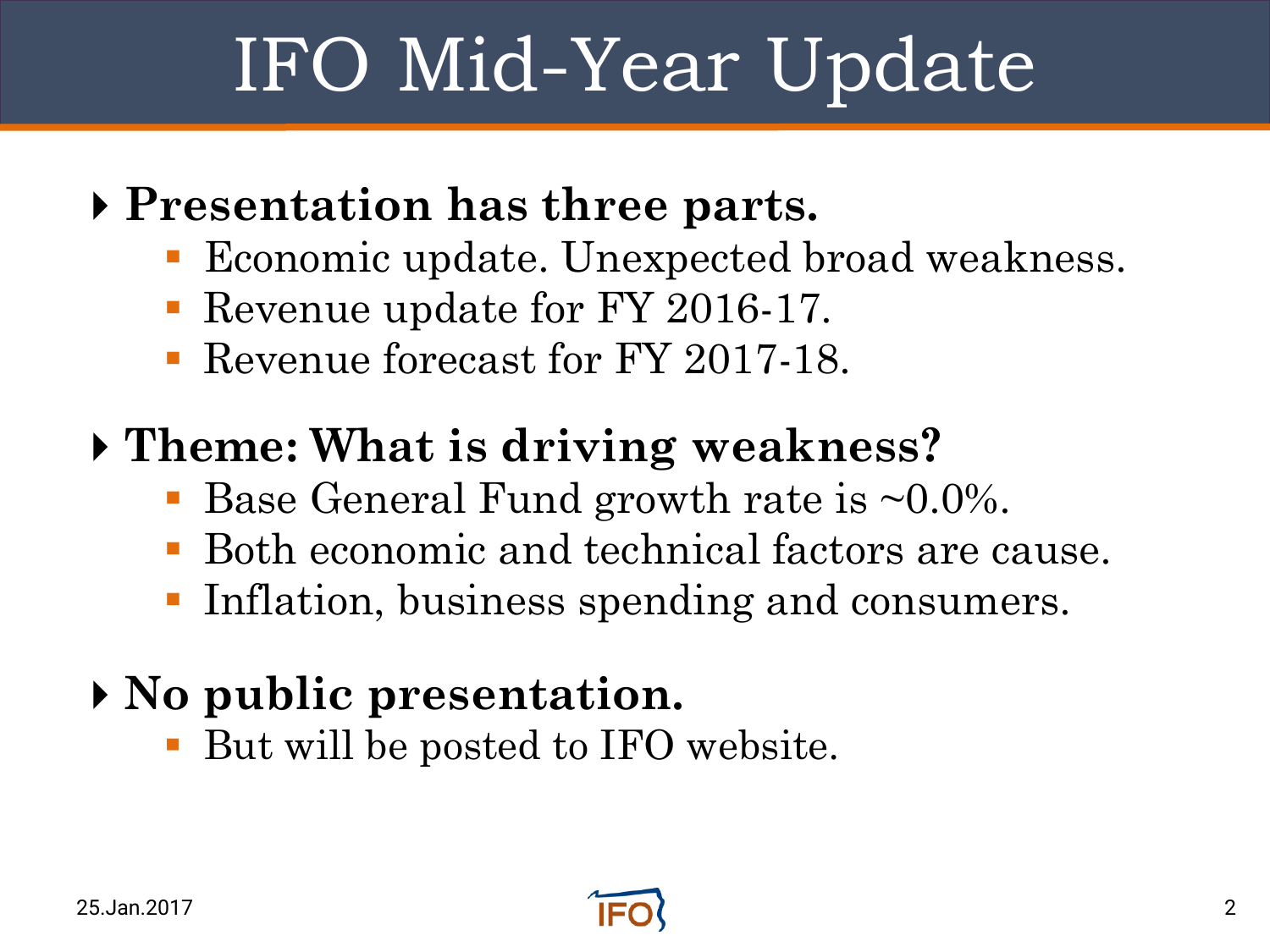### Economic Forecast Comparison

|                    |                                                                         |         | <b>Annual Growth Rates or Change</b> |      |      |
|--------------------|-------------------------------------------------------------------------|---------|--------------------------------------|------|------|
|                    |                                                                         | 2015    | 2016                                 | 2017 | 2018 |
| <b>Real GDP</b>    | <b>Jun 2016</b>                                                         | 1.7%    | 1.9%                                 | 2.0% |      |
|                    | Jan 2017                                                                | 2.8%    | 0.7%                                 | 1.7% | 2.0% |
|                    | Jun 2016                                                                | 3.4%    | 3.2%                                 | 3.7% |      |
| <b>Total Wages</b> | Jan 2017                                                                | 4.0%    | 2.5%                                 | 3.3% | 3.8% |
| <b>CPI-U</b>       | <b>Jun 2016</b>                                                         | $-0.1%$ | 1.2%                                 | 1.8% |      |
|                    | Jan 2017                                                                | $-0.1%$ | 0.6%                                 | 1.8% | 2.1% |
| Employment         | <b>Jun 2016</b>                                                         | 48.6    | 50.1                                 | 50.6 |      |
| (000s)             | Jan 2017                                                                | 48.6    | 43.5                                 | 50.0 | 48.9 |
|                    | Note: Real CDD and Wage data revieed from proliminary to final for 2015 |         |                                      |      |      |

Note: Real GDP and Wage data revised from preliminary to final for 2015. *Source: Historical data from U.S. Bureau of Economic Analysis and U.S. Bureau of Labor Statistics. Forecasts by IFO.*

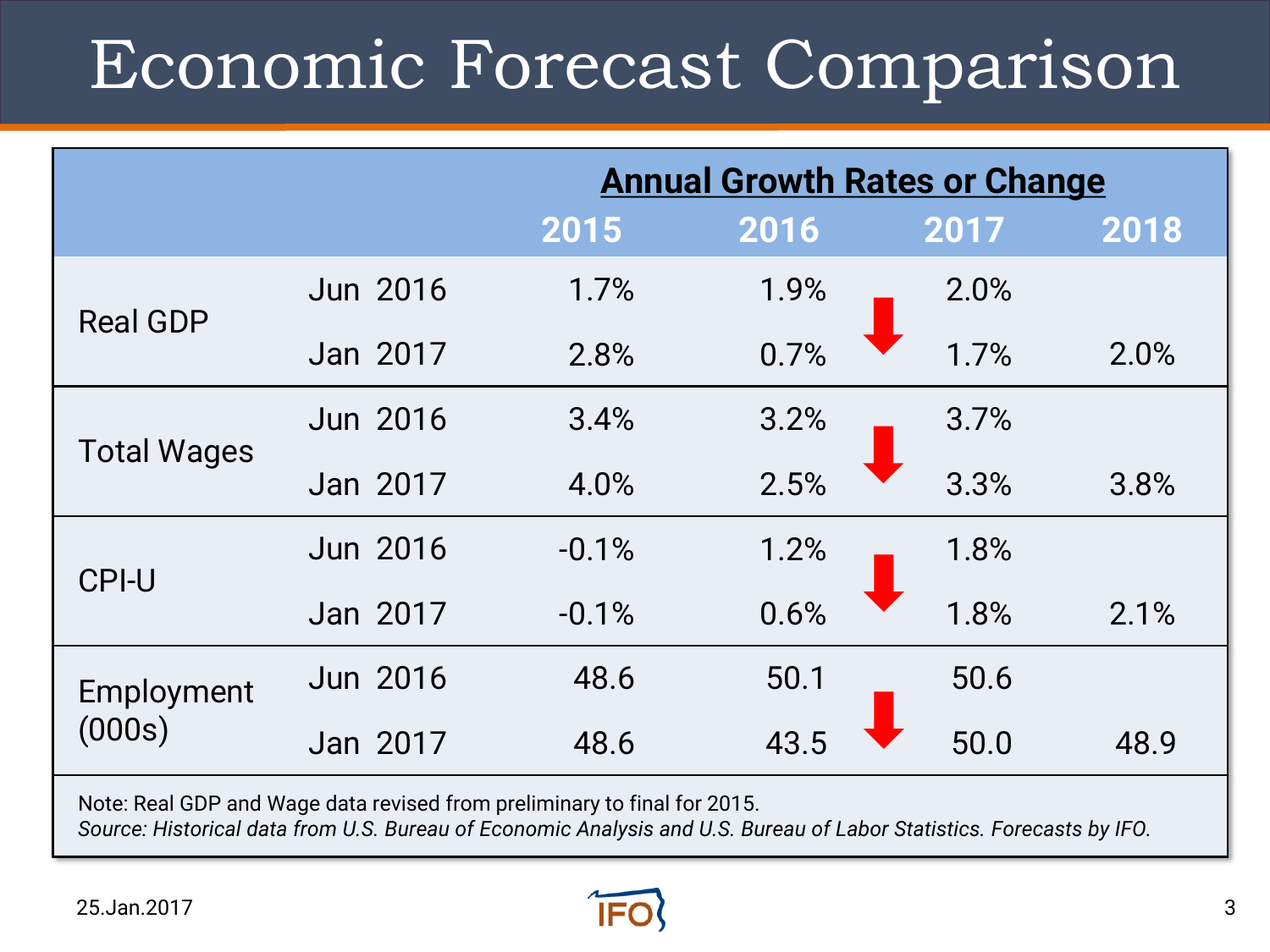# PA Employment Growth (000s)

|                                                                    | 2014       | 2015   | 2016   | 2017   |  |  |
|--------------------------------------------------------------------|------------|--------|--------|--------|--|--|
| Mining-Logging                                                     | 1.7        | $-3.6$ | $-8.6$ | 0.9    |  |  |
| Construction                                                       | 4.9        | 4.8    | 0.2    | 3.1    |  |  |
| Manufacturing                                                      | 3.0        | 0.5    | $-2.2$ | 1.5    |  |  |
| <b>Wholesale-Retail</b>                                            | 2.6        | 3.6    | 5.3    | 5.2    |  |  |
| Transportation                                                     | 7.5        | 10.1   | 5.2    | 4.4    |  |  |
| <b>Professional Services</b>                                       | 13.6       | 13.4   | 12.0   | 10.9   |  |  |
| <b>Health-Social</b>                                               | 14.4       | 11.7   | 15.9   | 15.3   |  |  |
| Leisure-Hospitality                                                | 5.3        | 9.5    | 12.3   | 7.4    |  |  |
| <b>State-Federal Govt</b>                                          | $-2.0$     | 1.4    | 0.8    | $-1.2$ |  |  |
| <b>Local Govt</b>                                                  | $-7.5$     | $-7.5$ | $-3.4$ | $-1.6$ |  |  |
| <b>All Other</b>                                                   | <u>4.1</u> | 4.3    | 5.9    | 4.1    |  |  |
| <b>Total Job Gains</b>                                             | 47.6       | 48.6   | 43.4   | 50.0   |  |  |
| Note: Figures represent change in average level for calendar year. |            |        |        |        |  |  |

*Source: U.S. Bureau of Labor Statistics. Forecast by IFO.*

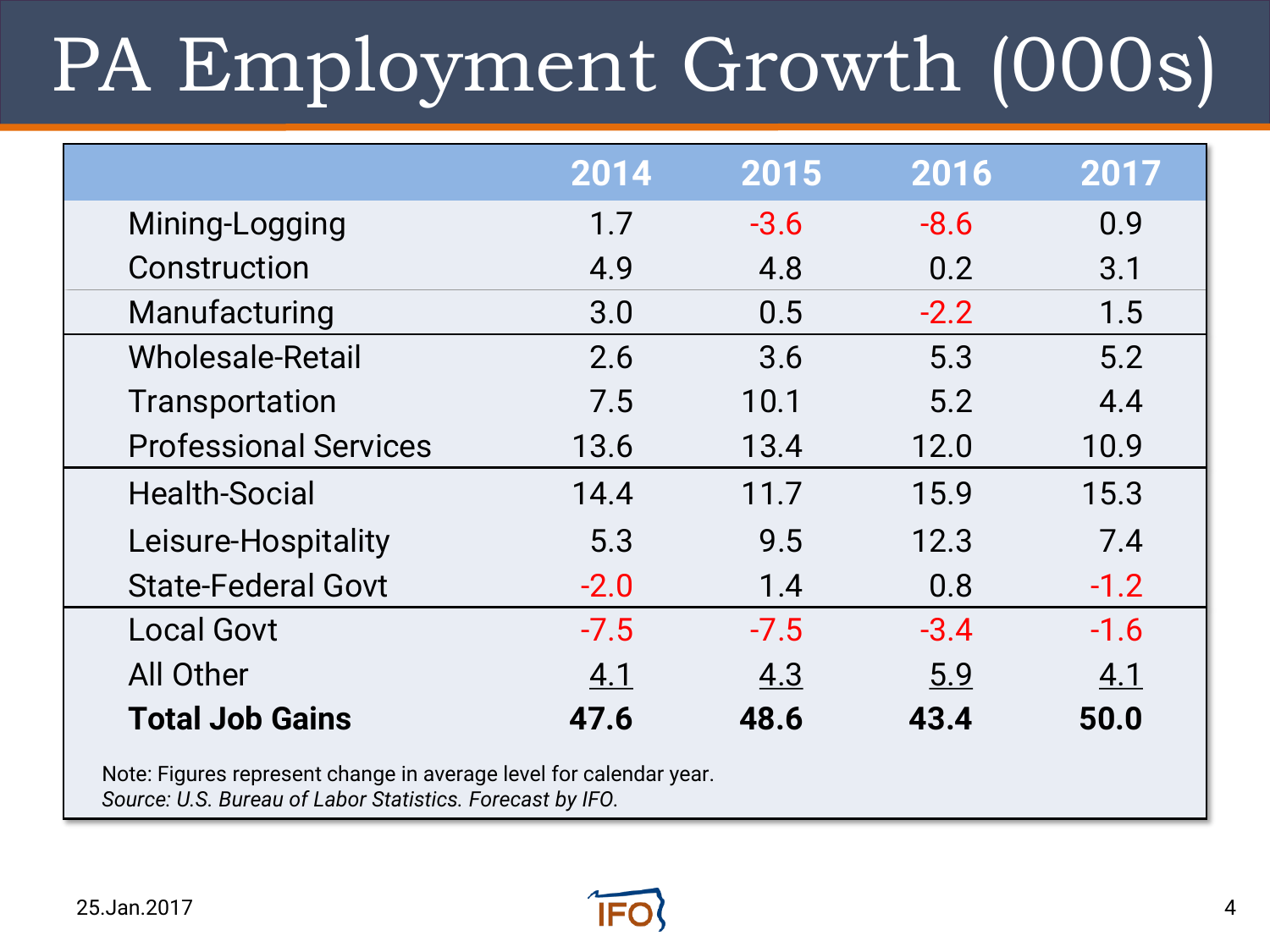# PA Inflation Picks Up

|                                                                         | <b>Year-Over-Year Increase</b> |         |         |        |        |  |  |
|-------------------------------------------------------------------------|--------------------------------|---------|---------|--------|--------|--|--|
|                                                                         | 2015.4                         | 2016.1  | 2016.2  | 2016.3 | 2016.4 |  |  |
| Philly CPI-U (100%)                                                     | $-0.4%$                        | 0.2%    | 0.4%    | 0.6%   | 1.5%   |  |  |
| Fuel-Utilities (5%)                                                     | $-5.5$                         | $-4.8$  | $-2.8$  | $-1.6$ | 0.2    |  |  |
| Gasoline (3%)                                                           | $-26.1$                        | $-17.7$ | $-13.7$ | $-9.8$ | 7.2    |  |  |
| <b>Core CPI-U (92%)</b>                                                 | 1.1                            | 1.2     | 1.1     | 1.1    | 1.5    |  |  |
| Food (13%)                                                              | 0.9                            | 0.8     | $-0.5$  | $-0.5$ | $-0.9$ |  |  |
| Medical (9%)                                                            | 3.1                            | 3.0     | 3.7     | 4.0    | 3.4    |  |  |
| Note: Amounts in parenthesis represent weights used in CPI computation. |                                |         |         |        |        |  |  |

Core CPI-U excludes all energy purchases such as household fuel and gasoline.

*Source: U.S. Bureau of Labor Statistics.*

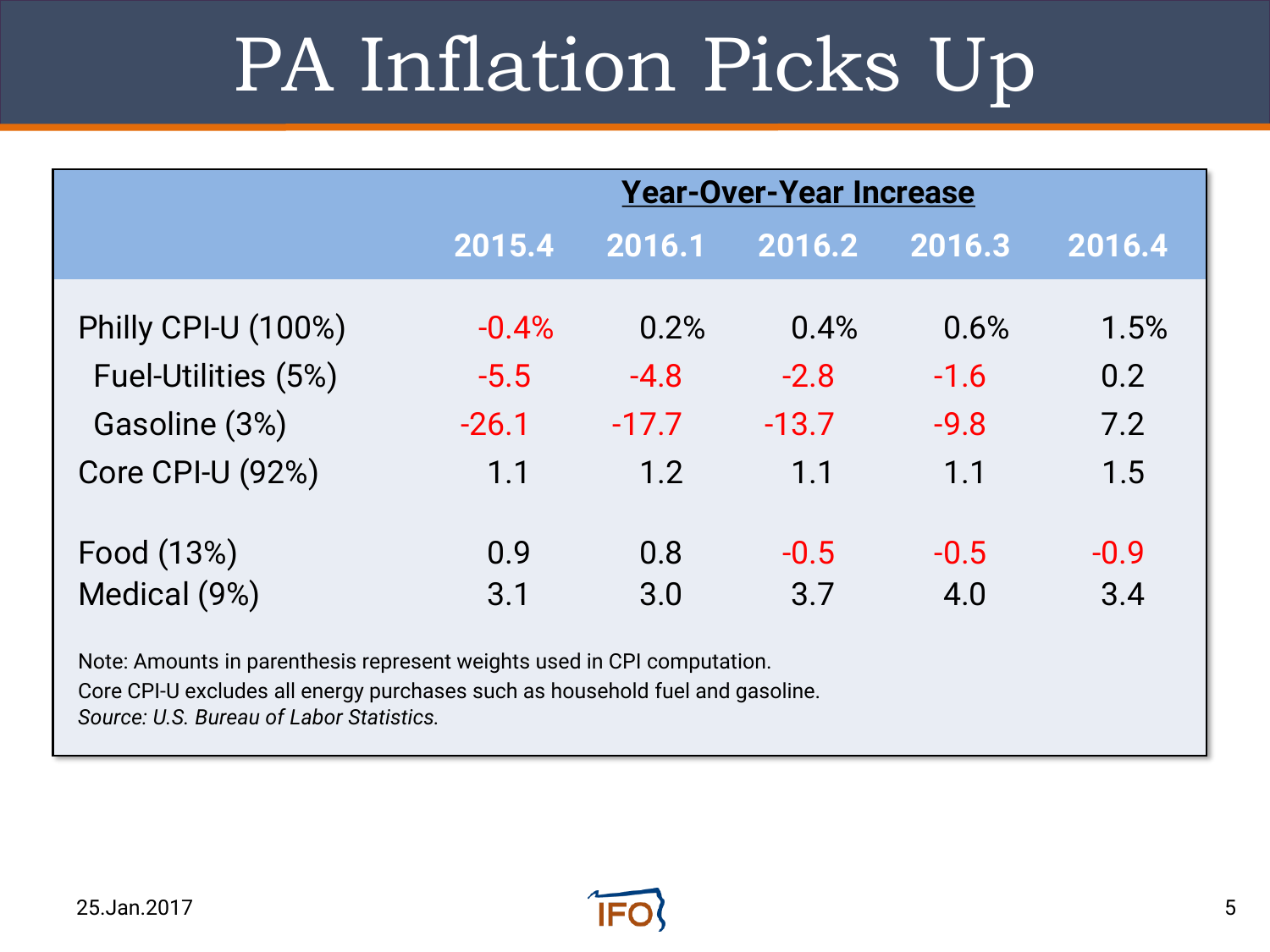# PA Energy Inflation Returns

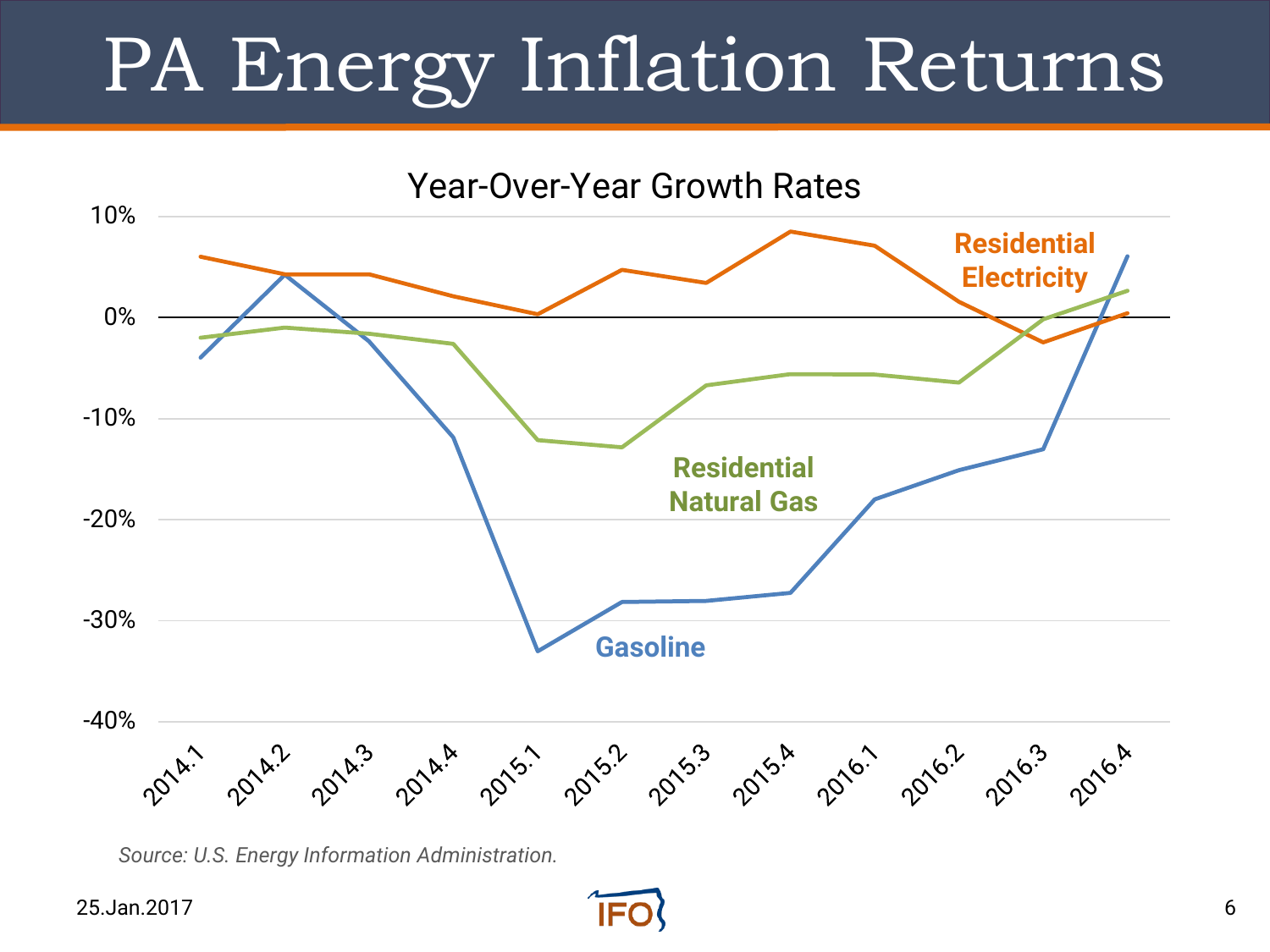#### PA Wage Growth Underperforms



25.Jan.2017 7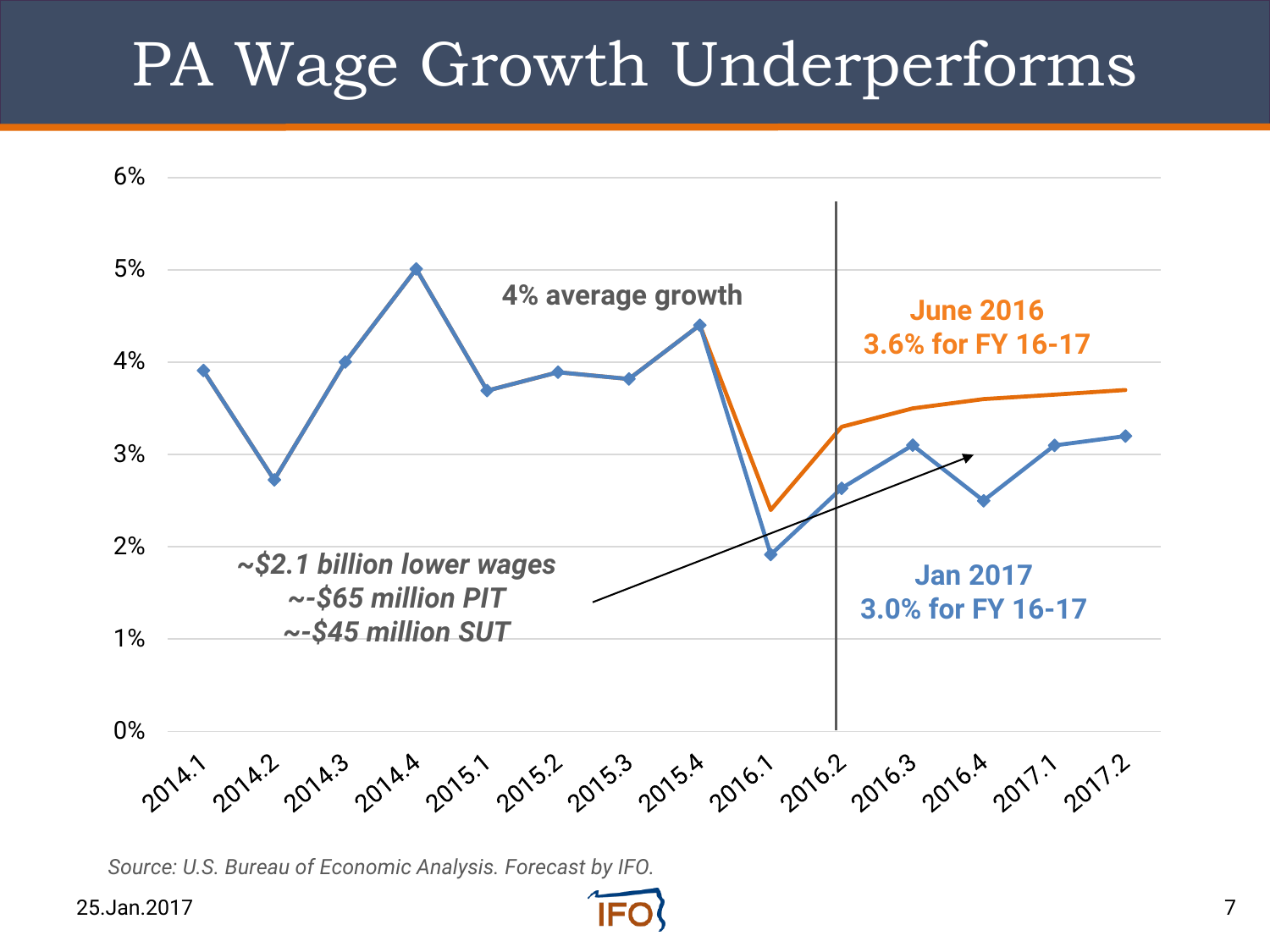### U.S. Profits and Business Investment

|                                                                 |                               |                              | <b>Year-Over-Year Growth Rate</b> |                          |         |
|-----------------------------------------------------------------|-------------------------------|------------------------------|-----------------------------------|--------------------------|---------|
|                                                                 | 2012                          | 2013                         | 2014                              | 2015                     | 2016    |
| <b>Domestic Corporate Profits</b><br>Non-Financial<br>Financial | 15.0%<br>10.7<br>31.0         | 1.7%<br>6.9<br>$-14.9$       | 6.2%<br>5.5<br>9.2                | $-2.2%$<br>$-3.6$<br>3.3 | $-1.5%$ |
| <b>Equipment Investment</b>                                     | 10.8                          | 4.6                          | 5.4                               | 3.5                      | $-2.5$  |
|                                                                 | 2015.4                        | 2016.1                       | 2016.2                            | 2016.3                   | 2016.4  |
| <b>Domestic Corporate Profits</b><br>Non-Financial<br>Financial | $-13.7%$<br>$-15.9$<br>$-4.8$ | $-8.3%$<br>$-6.9$<br>$-13.0$ | $-7.7%$<br>$-7.5$<br>$-8.5$       | 0.3%<br>$-2.9$<br>11.9   | 11.3%   |
| <b>Equipment Investment</b>                                     | 4.2                           | $-1.0$                       | $-1.6$                            | $-4.6$                   | $-2.2$  |

Note: Represents Economic Profits, which includes the Capital Consumption Adjustment for depreciation. Excludes foreign profits and Federal Reserve Profits. Includes both C and S corporations. *Source: U.S. Bureau of Economic Analysis. 2016 Q4 forecast from IHS Economics.*

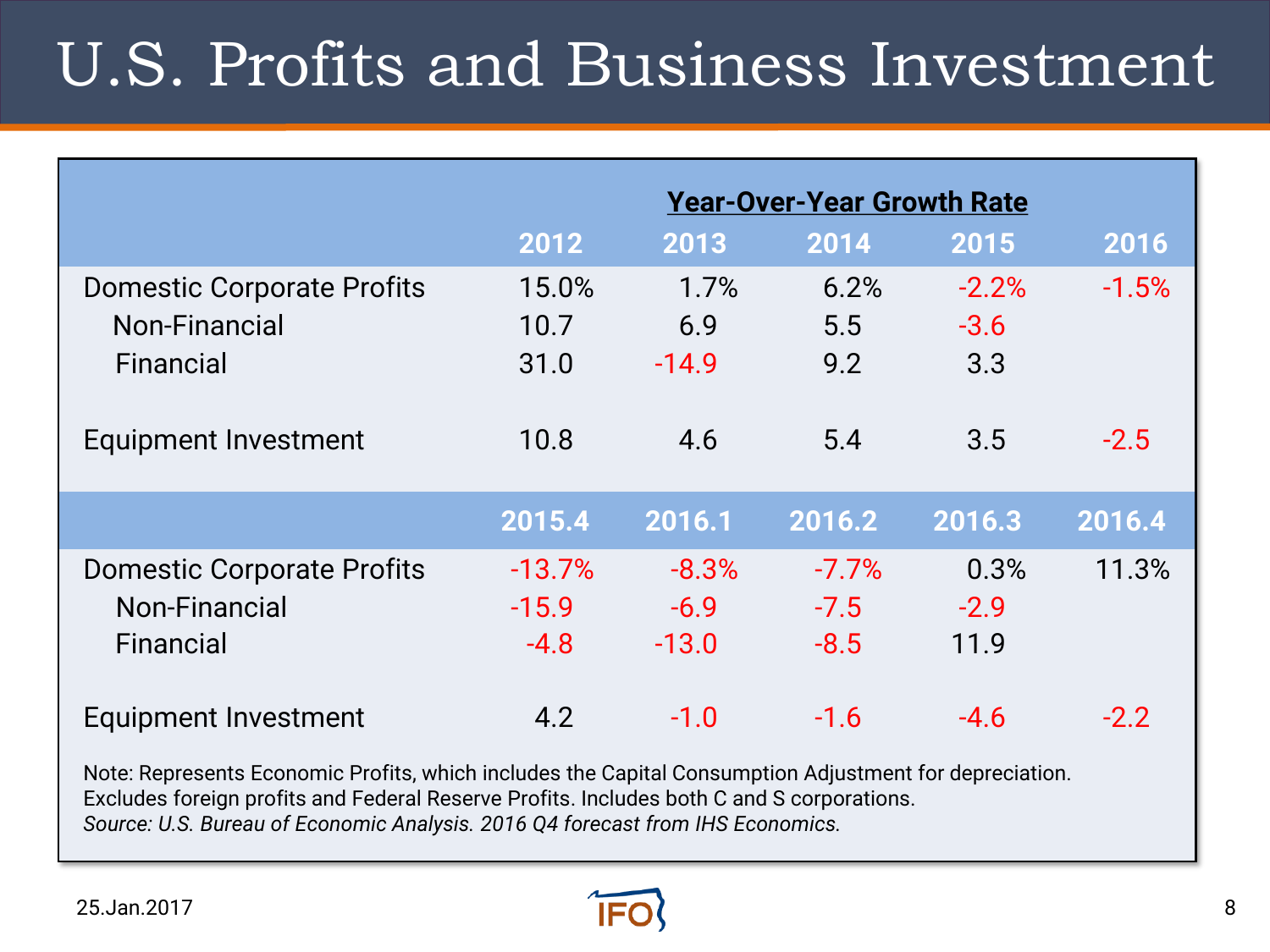## Financial Markets Recover

#### Year-Over-Year Growth Rates



Note: Dividend data for 2016 Q4 is an estimate. *Sources: Yahoo Finance and Factset.*

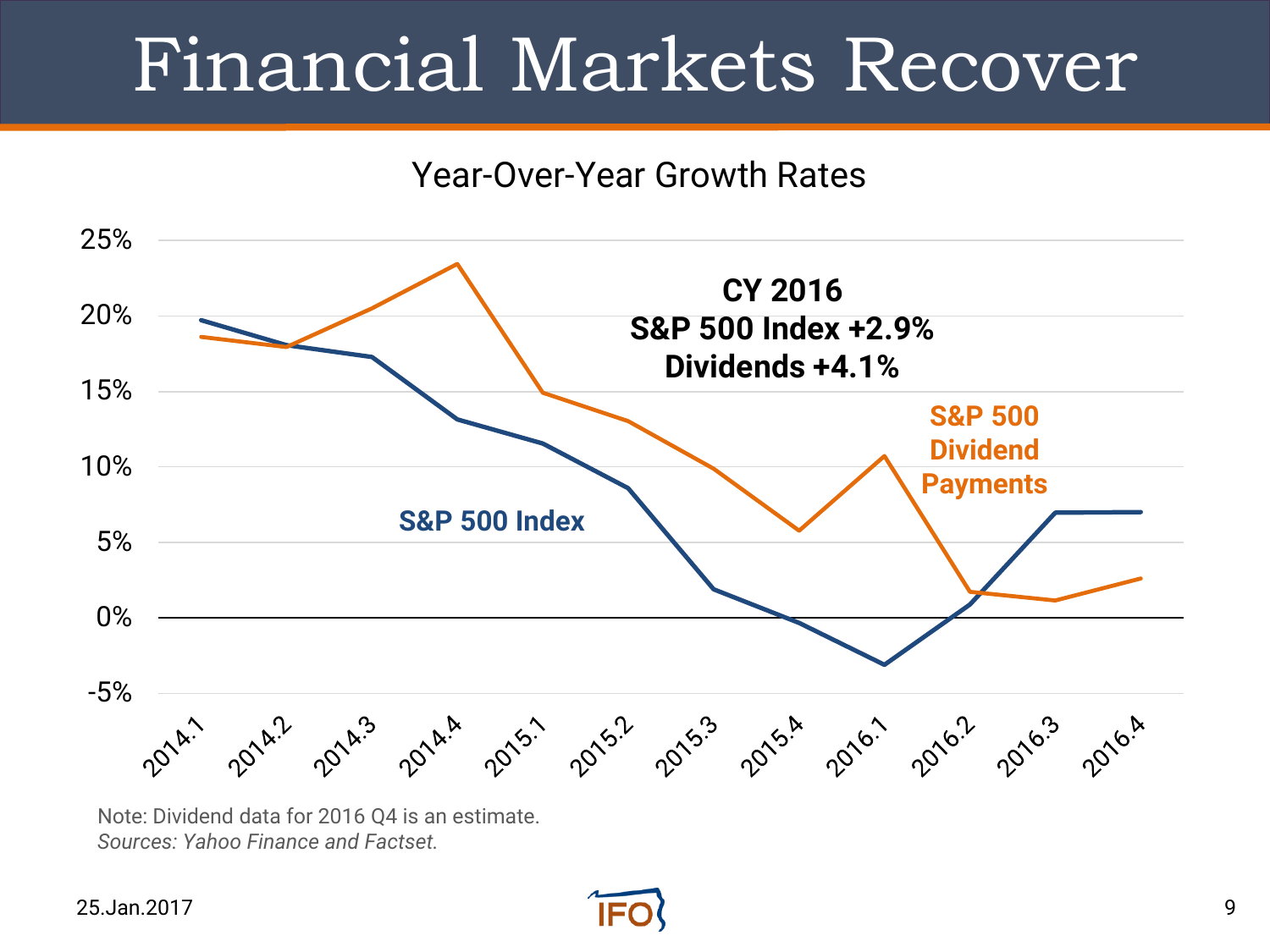# Revenue Outlook

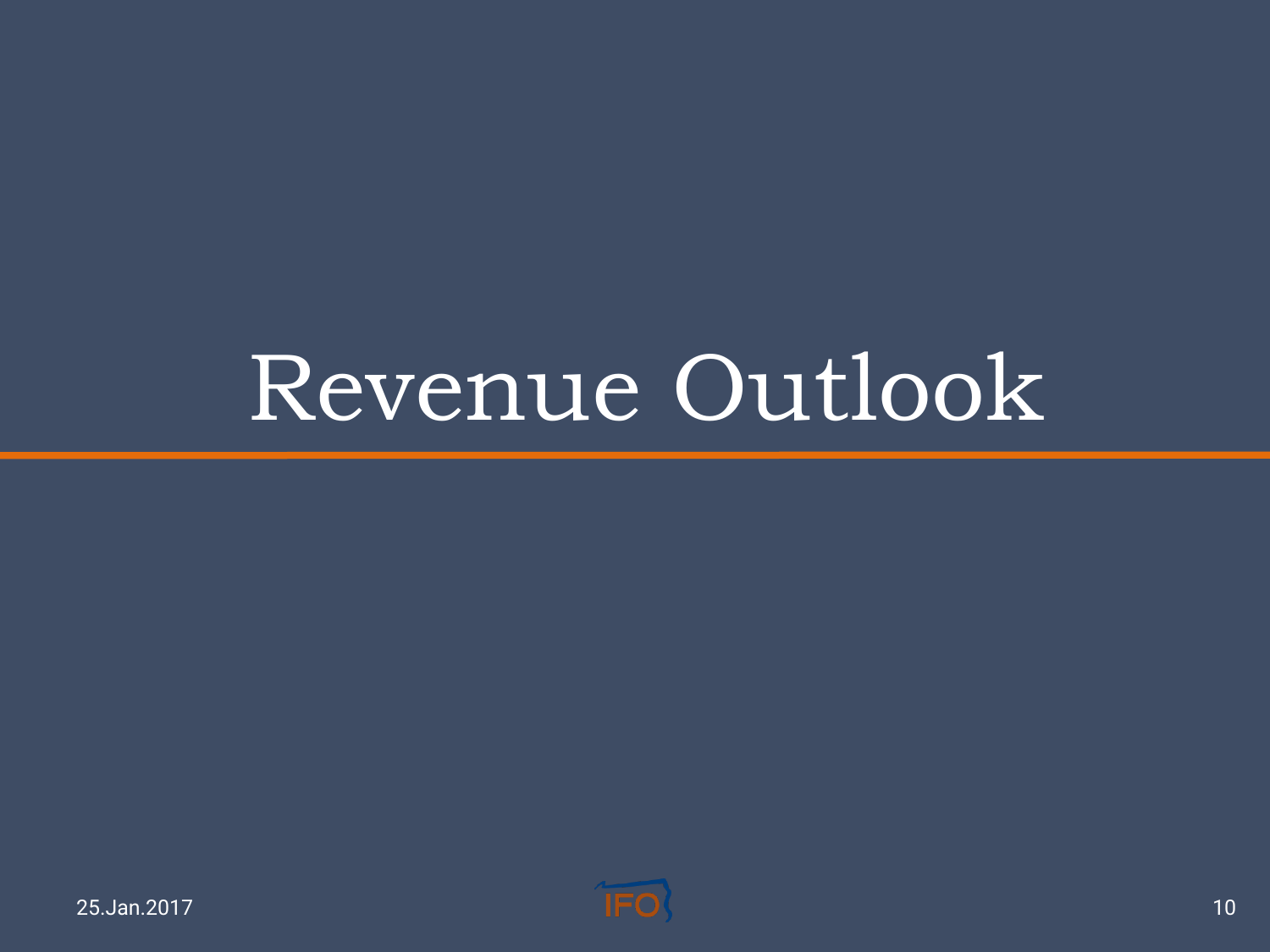### Original IFO FY 2016-17 Estimate

|                                   | <b>Dollar</b><br><b>Amount</b> | <b>Growth</b> | <b>Policy &amp;</b><br><b>Timing</b> | <b>Adjusted</b><br><b>Growth</b> |
|-----------------------------------|--------------------------------|---------------|--------------------------------------|----------------------------------|
| <b>General Fund</b>               | \$32,510                       | 5.2%          | \$1,085                              | 1.7%                             |
| <b>Corporate Net Income</b>       | 2,945                          | 3.6           | 26                                   | 2.7                              |
| <b>SUT - Non-Motor</b>            | 8,859                          | 4.9           | 90                                   | 3.8                              |
| <b>SUT - Motor</b>                | 1,382                          | 2.6           | $\overline{0}$                       | 2.6                              |
| <b>PIT - Withholding</b>          | 9,680                          | 3.1           | 114                                  | 1.9                              |
| PIT - Other                       | 3,376                          | 8.4           | 33                                   | 7.3                              |
| Cigarette and OTP                 | 1,331                          | 46.0          | 448                                  | $-3.1$                           |
| Inheritance                       | 1,013                          | 5.3           | $\overline{4}$                       | 4.9                              |
| <b>Loan and Transfers</b>         | 266                            | n.a.          | 266                                  | n.a.                             |
| All Other                         | 3,658                          | $-5.8$        | 104                                  | $-8.5$                           |
| Note: dollar amounts in millions. |                                |               |                                      |                                  |

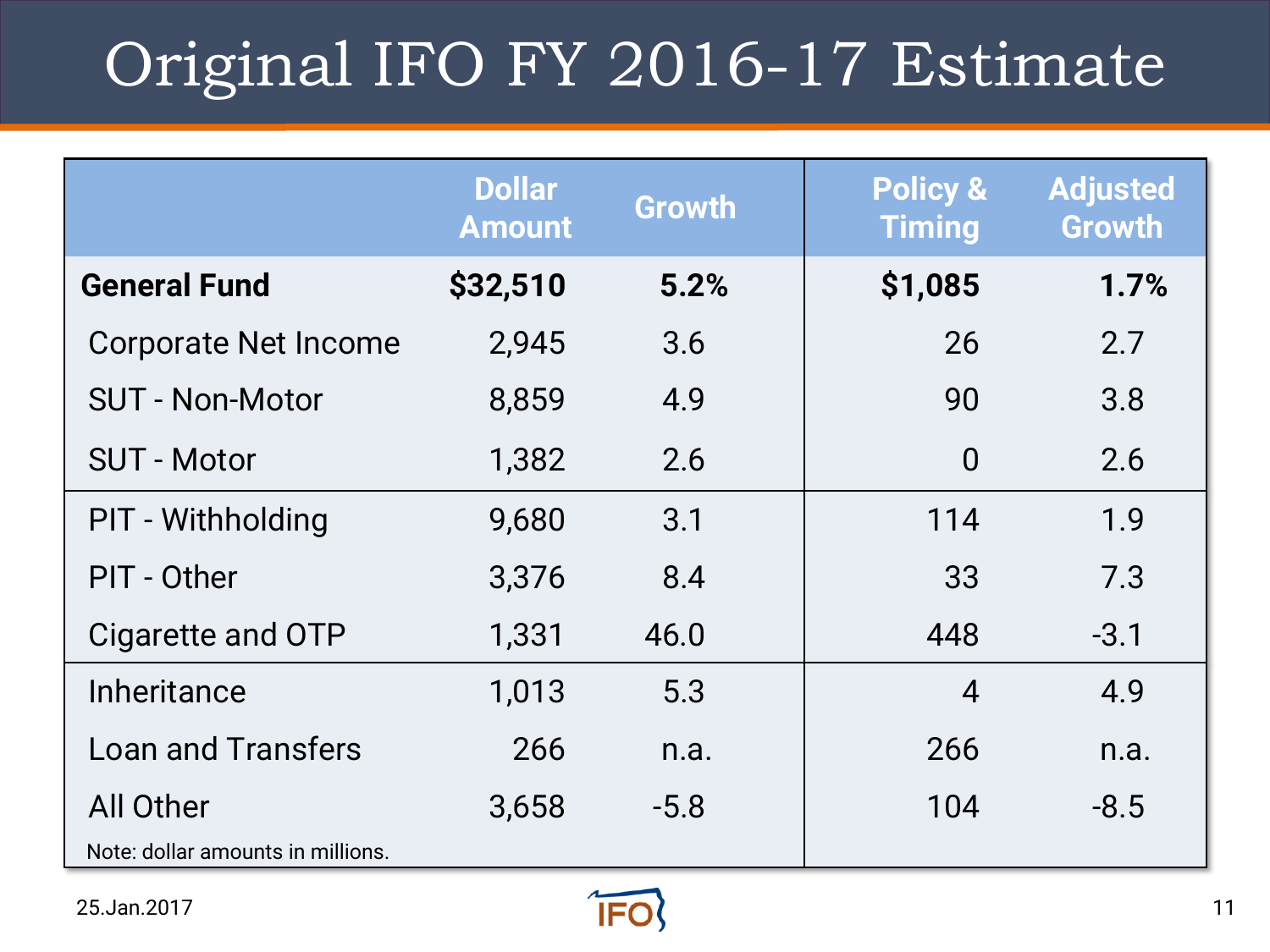#### General Fund Revenues Through January

|                             | 2015-16  | 2016-17  | <b>Actual</b><br><b>Growth</b> | <b>Adjusted</b><br><b>Growth</b> |
|-----------------------------|----------|----------|--------------------------------|----------------------------------|
| <b>General Fund</b>         | \$15,900 | \$16,085 | 1.2%                           | 0.1%                             |
| <b>Corporate Net Income</b> | 1,367    | 1,245    | $-8.9$                         | $-6.1$                           |
| <b>SUT - Non-Motor</b>      | 5,048    | 5,110    | 1.2                            | 0.8                              |
| <b>SUT - Motor</b>          | 782      | 790      | 1.0                            | 1.0                              |
| <b>PIT - Withholding</b>    | 5,388    | 5,480    | 1.7                            | 2.9                              |
| PIT - Other                 | 1,279    | 1,230    | $-3.8$                         | $-3.8$                           |
| Cigarette and OTP           | 529      | 765      | 44.6                           | $-3.8$                           |
| Inheritance                 | 515      | 533      | 3.4                            | 3.4                              |
| Cap. Stock & Franchise      | 98       | 32       | $-67.1$                        | n.a.                             |
| <b>All Other</b>            | 894      | 900      | 0.6                            | $-2.2$                           |

Note: Corporate net income adjusted for extra ERCA monies removed through January (\$39 million, to be deposited in June). Non-motor SUT and Tobacco adjusted for tax changes. PIT – withholding adjusted for extra due date. CSFT assumed to be zero both years.

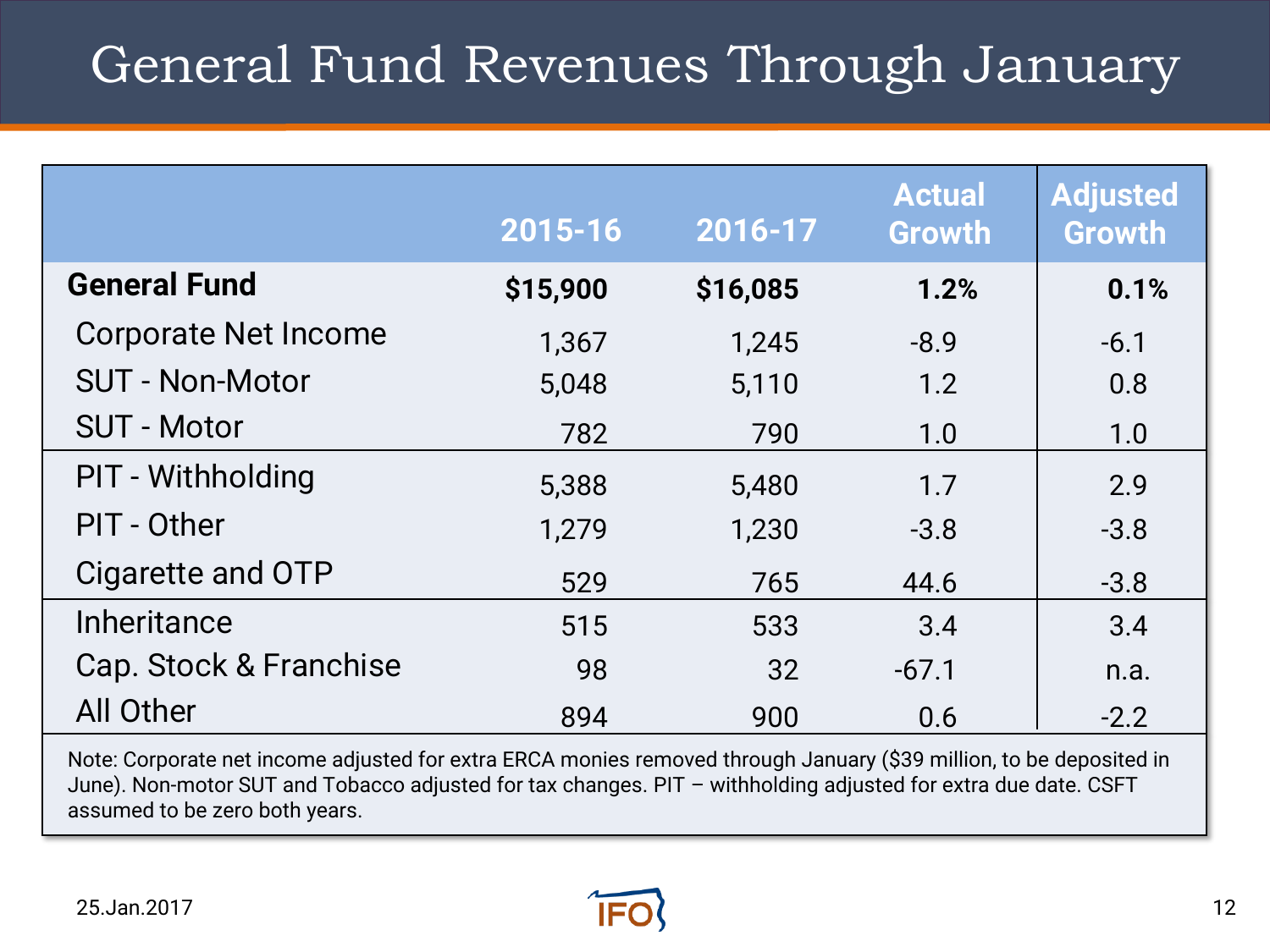#### IFO Revised Estimate FY 2016-17

|                                   |               | <b>Through January</b> | <b>Revised Estimate</b> |               |               |
|-----------------------------------|---------------|------------------------|-------------------------|---------------|---------------|
|                                   | <b>Actual</b> | <b>Estimate</b>        | <b>Diff</b>             | <b>Amount</b> | <b>Change</b> |
| <b>General Fund</b>               | \$16,085      | \$16,456               | $-$ \$371               | \$32,060      | $-$ \$450     |
| <b>Corporate Net Income</b>       | 1,245         | 1,329                  | -84                     | 2,845         | $-100$        |
| <b>SUT - Non-Motor</b>            | 5,110         | 5,300                  | $-190$                  | 8,619         | $-240$        |
| <b>SUT - Motor</b>                | 790           | 805                    | $-15$                   | 1,367         | $-15$         |
| <b>PIT - Withholding</b>          | 5,480         | 5,520                  | $-40$                   | 9,620         | $-60$         |
| PIT - Other                       | 1,230         | 1,289                  | $-59$                   | 3,301         | $-75$         |
| Cigarette and OTP                 | 765           | 755                    | 10                      | 1,347         | 15            |
| <b>Gross Receipts</b>             | 40            | 32                     | 8                       | 1,300         | 40            |
| <b>Escheats</b>                   | $-40$         | $-78$                  | 38                      | 168           | 40            |
| All Other                         | 1,465         | 1,504                  | $-39$                   | 3,494         | $-55$         |
| Note: dollar amounts in millions. |               |                        |                         |               |               |

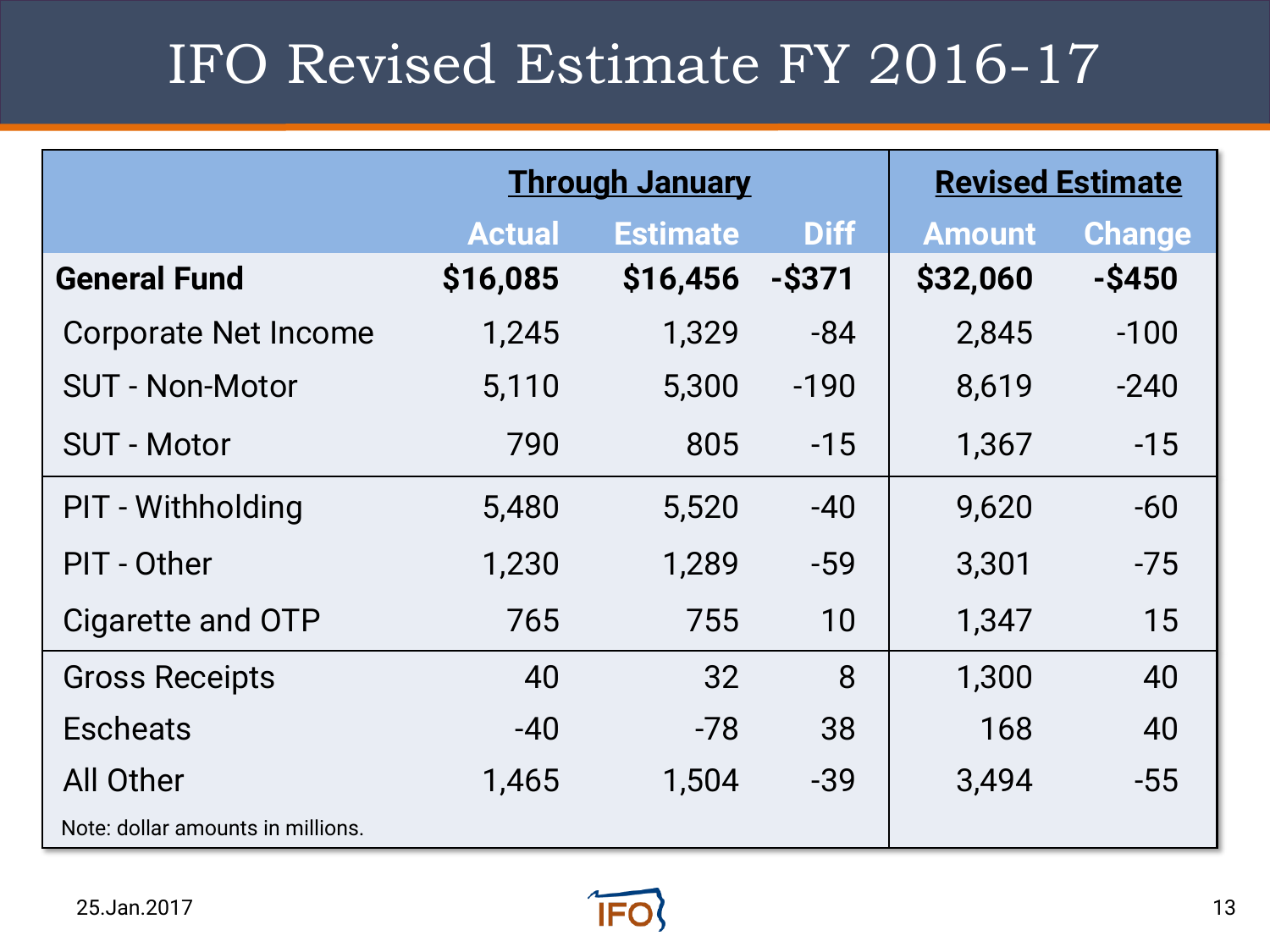# Non-Motor SUT Growth



Note: Adjusted SUT controls for expanded tax base and transfers. Uses one month lag to coincide with withholding and economic activity.

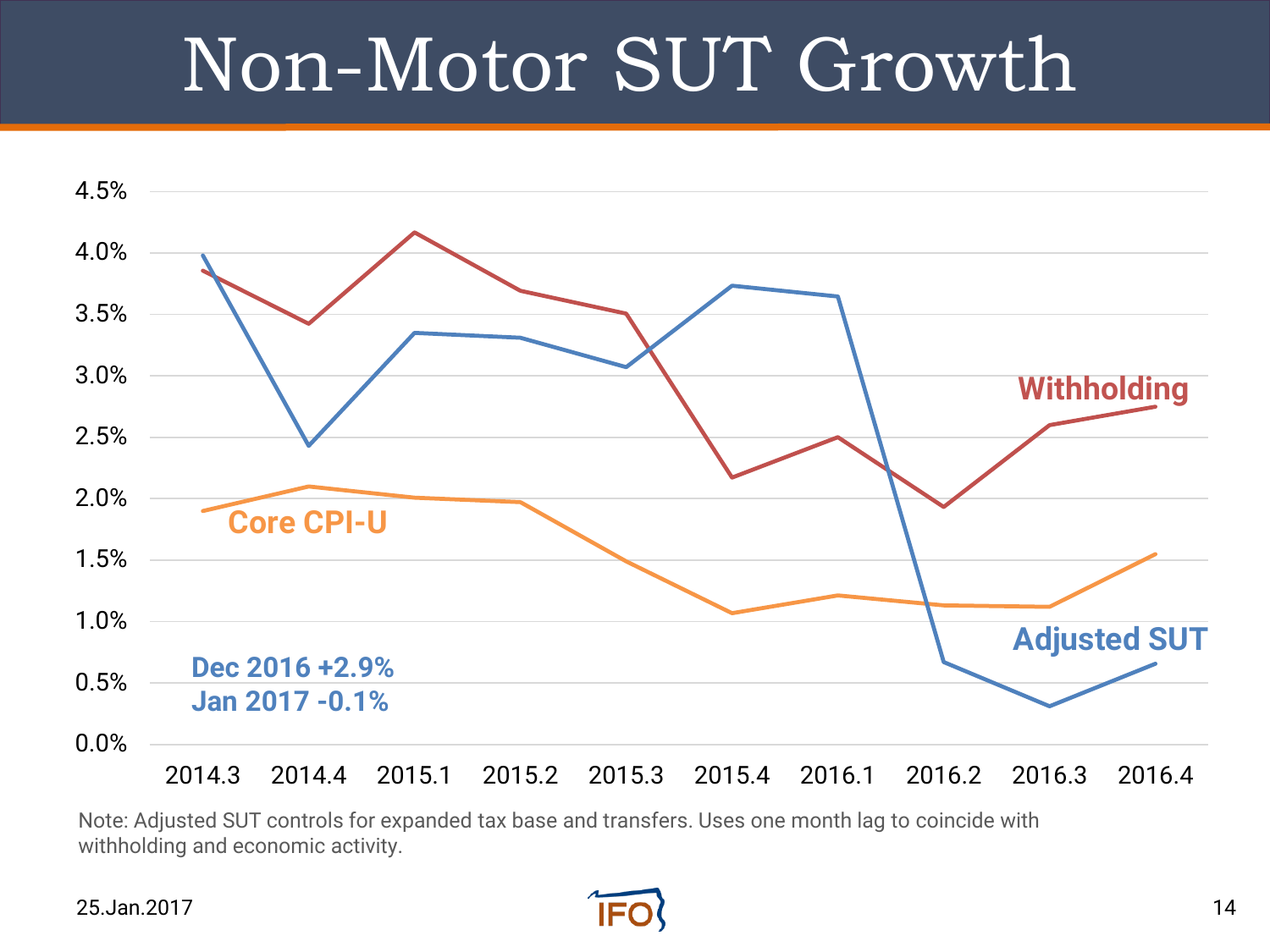### What Drives Weak Sales Tax?

#### **Low inflation crimps pricing power.**

- Last year Philly CPI-U  $> 2.0\%$  was 2011.
- Energy deflation. Now basics such as food and clothing.
- Difficult for businesses to pass on costs. Hits profits.

#### **Weak profits impact business purchases.**

Research suggests roughly 1/3 of SUT from business.

#### **PA consumers reluctant to spend.**

- Modest wage gains.
- PA mortgage debt continues to fall (higher savings).
- Auto loans remain strong.

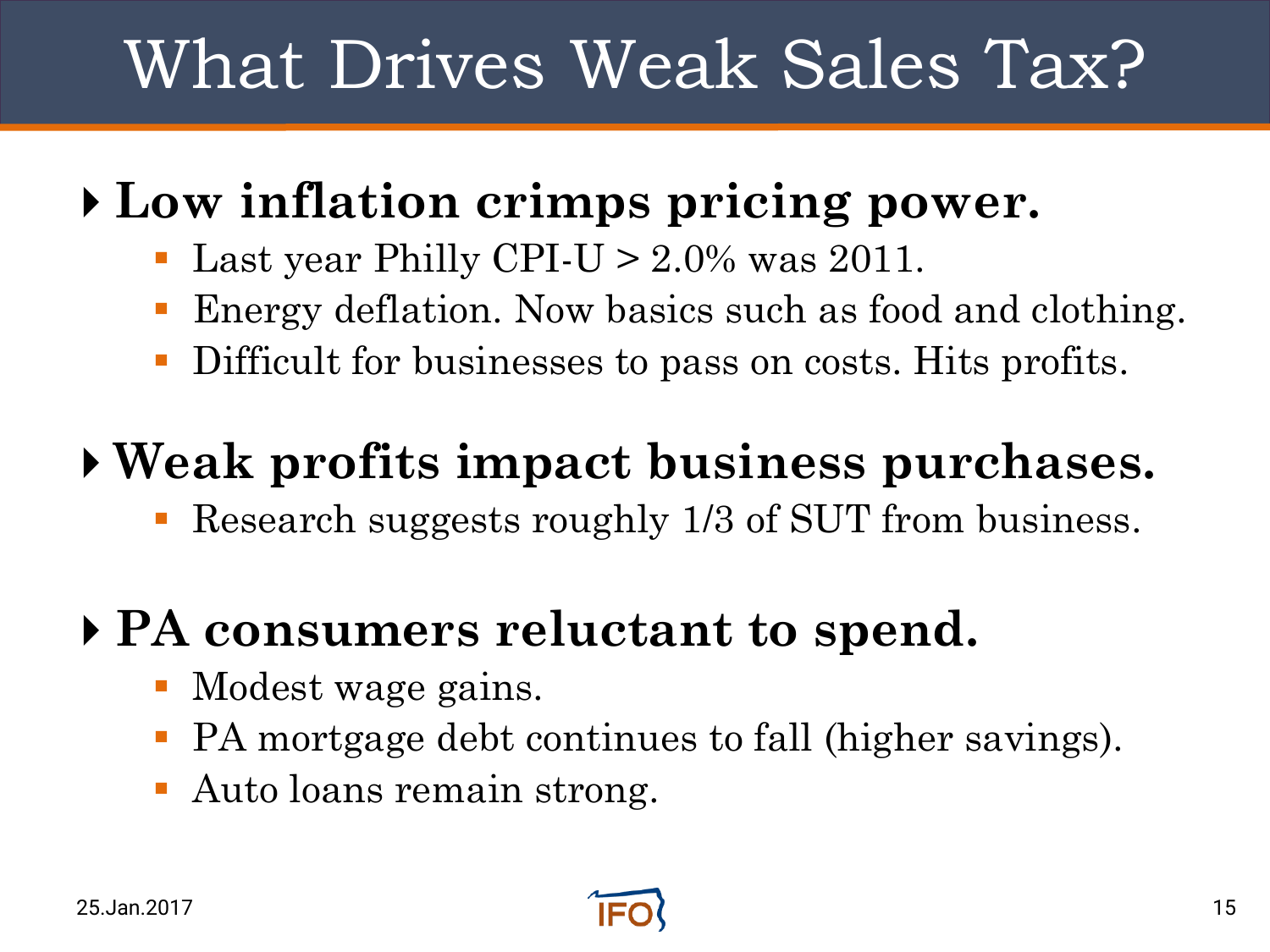### PA Consumer Debt Growth

|                              |        |        | <b>Year-Over-Year Growth Rates</b> |        |        |
|------------------------------|--------|--------|------------------------------------|--------|--------|
|                              | 2015.3 | 2015.4 | 2016.1                             | 2016.2 | 2016.3 |
| Auto Loans (10%)             | 5.0%   | 8.6%   | 9.2%                               | 9.4%   | 7.6%   |
| Credit Card (7%)             | 3.0    | 5.2    | 4.5                                | 1.8    | 3.6    |
| Home Mortgage (60%)          | 1.4    | 0.0    | 2.7                                | 3.0    | $-0.8$ |
| Home Equity (6%)             | 7.1    | 1.8    | 1.3                                | 7.2    | 6.7    |
| Student Loans (14%)          | 2.0    | 2.5    | 2.3                                | 4.8    | 8.1    |
| All Other (3%)               | 11.6   | 8.3    | 10.7                               | 2.5    | $-1.6$ |
| <b>Total (100%)</b>          | 2.5    | 1.8    | 3.5                                | 4.0    | 1.8    |
| <b>Exclude Student Loans</b> | 2.6    | 1.7    | 3.7                                | 3.9    | 0.9    |

Note: Based on data from all consumers with a credit report. All Other includes personal loans and other miscellaneous lines of credit. Numbers in parenthesis represent share of total consumer debt for 2016 Q3. *Source: Federal Reserve Bank of New York.*

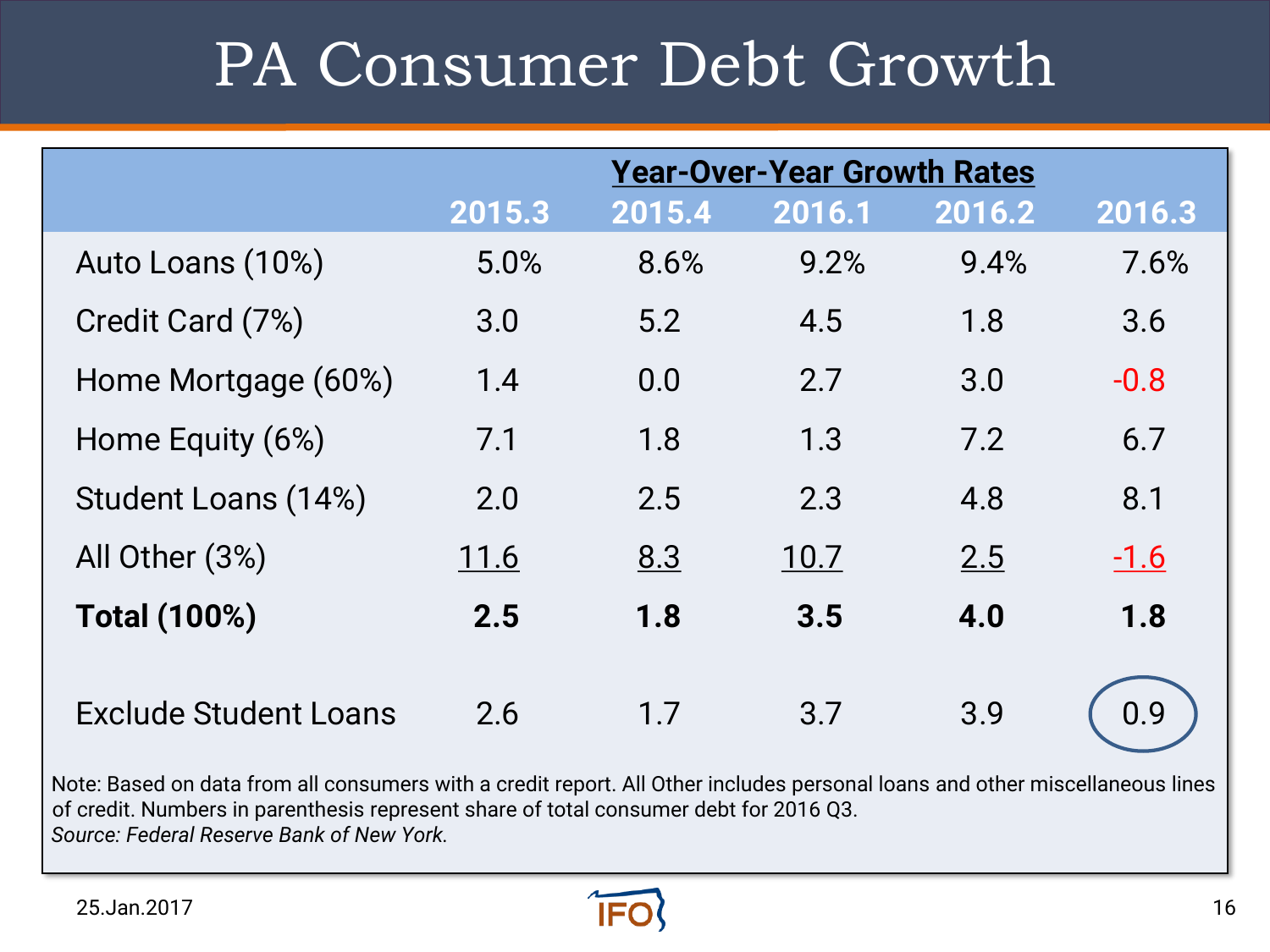### Strong Annual PIT Payment

April payment should have strong growth despite weak quarterly payments.

| <b>Year-Over-Year Growth Rates (Quarterlies)</b>                                                                                                                                                                      |       |                |         |           |              |                |                 |  |
|-----------------------------------------------------------------------------------------------------------------------------------------------------------------------------------------------------------------------|-------|----------------|---------|-----------|--------------|----------------|-----------------|--|
| <b>Tax Year</b>                                                                                                                                                                                                       | Q1    | Q <sub>2</sub> | Q3      | <b>Q4</b> | <b>Total</b> | <b>Annuals</b> | <b>Combined</b> |  |
| 2014                                                                                                                                                                                                                  | 4.2%  | 0.1%           | 2.8%    | 0.1%      | 1.5%         | 6.8%           | 3.7%            |  |
| 2015                                                                                                                                                                                                                  | 13.3% | 17.2%          | 11.9%   | 20.1%     | 16.1%        | $-9.7%$        | 5.4%            |  |
| 2016                                                                                                                                                                                                                  | 3.1%  | $-10.6%$       | $-4.2%$ | $-0.9%$   | $-3.1%$      | 13.7%          | 2.9%            |  |
| <b>Annual Payment</b><br>Note: Annual payments are for March to May only. Growth rate for 2014 controls for<br>\$1.12 billion<br>shift of revenues into tax year 2012 (\$130 million) due to federal tax law changes. |       |                |         |           |              |                |                 |  |

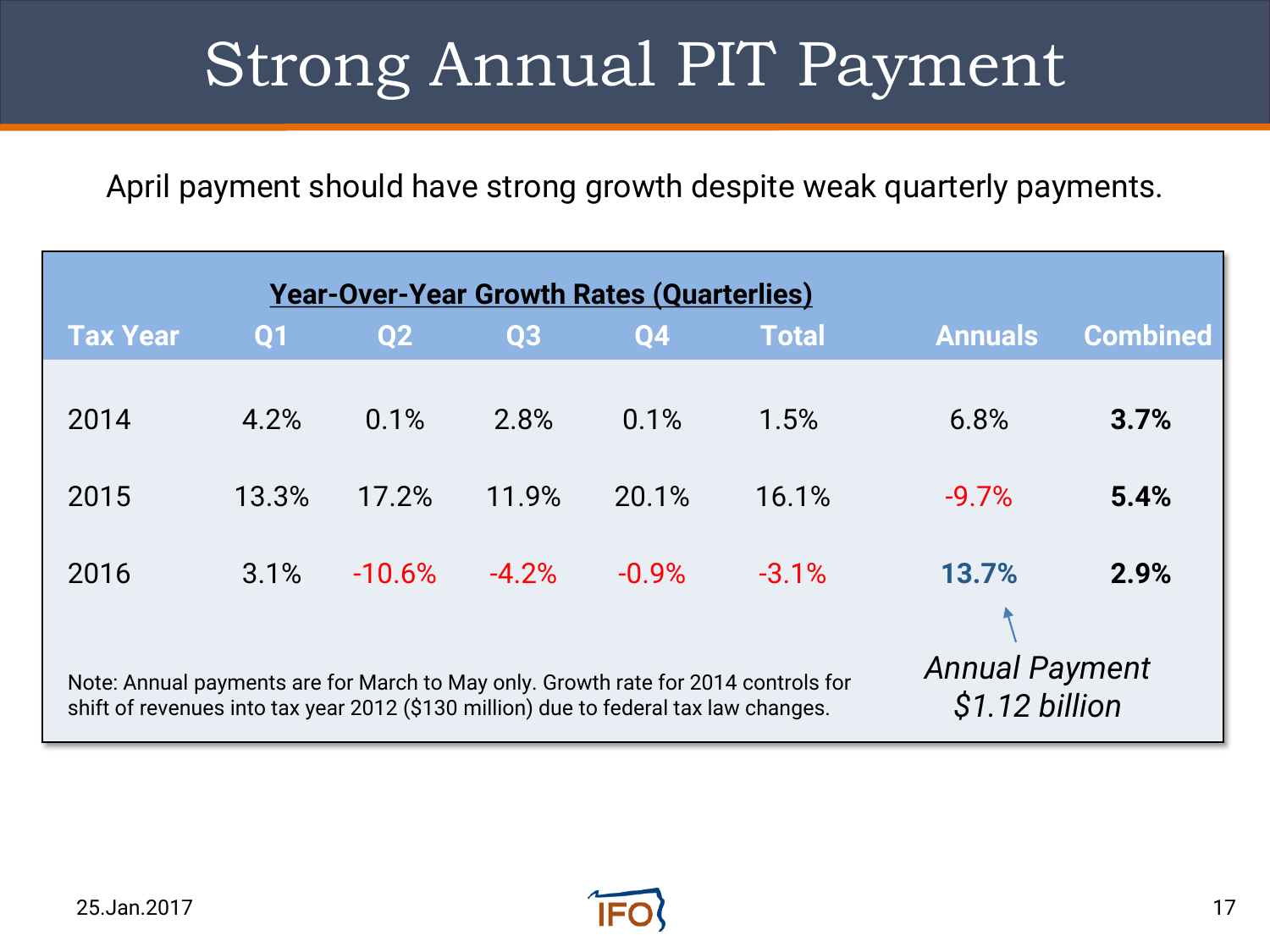#### CNIT Growth Underperforms Economy

Annual Growth Rates: Corporate Net Income (CNIT) and PA Nominal GDP



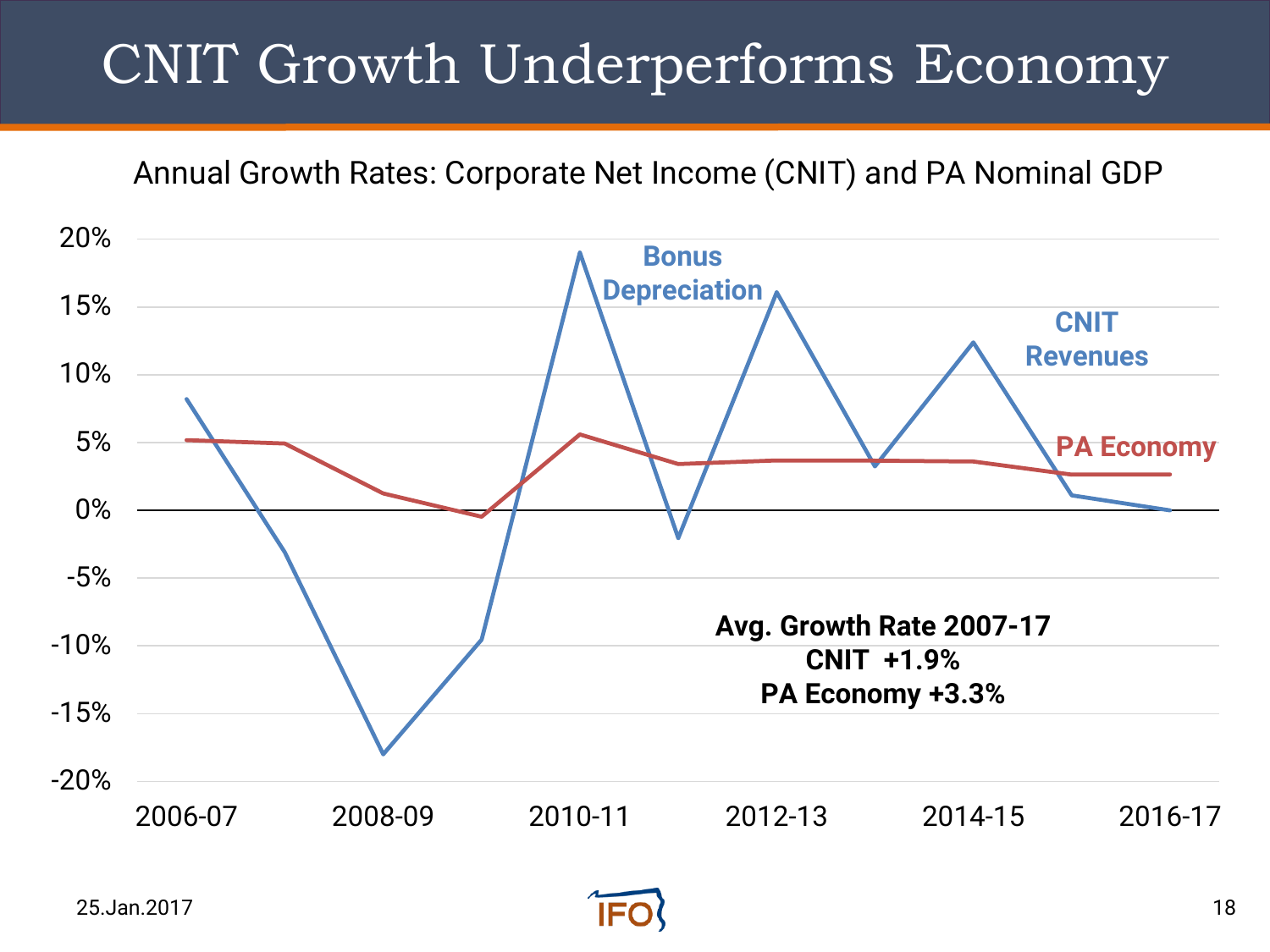#### Revisions to Estimates for Tax Policy

|                                   | <b>Original</b> |           | <b>Revised</b>  |           | <b>Change</b> |           |
|-----------------------------------|-----------------|-----------|-----------------|-----------|---------------|-----------|
|                                   | $16 - 17$       | $17 - 18$ | $16 - 17$       | $17 - 18$ | $16 - 17$     | $17 - 18$ |
| <b>Cigarette Tax</b>              | <b>S411.7</b>   | \$440.5   | \$411.7 \$440.5 |           | \$0.0         | \$0.0     |
| Other Tobacco                     | 46.4            | 66.4      | 61.4            | 84.4      | 15.0          | 18.0      |
| <b>Liquor Code</b>                | 72.8            | 81.8      | 43.5            | 62.1      | $-29.3$       | $-19.7$   |
| <b>Vendor Discount</b>            | 61.5            | 70.4      | 61.5            | 70.4      | 0.0           | 0.0       |
| <b>Digital Downloads</b>          | 45.7            | 59.2      | 80.2            | 112.2     | 34.5          | 53.0      |
| <b>Bank Shares</b>                | 21.1            | 22.5      | 21.1            | 22.5      | 0.0           | 0.0       |
| <b>Table Games</b>                | 17.6            | 18.2      | 17.6            | 18.2      | 0.0           | 0.0       |
| <b>Tax Amnesty</b>                | 100.0           | $-10.0$   | 100.0           | $-10.0$   | 0.0           | 0.0       |
| Note: dollar amounts in millions. |                 |           |                 |           |               |           |

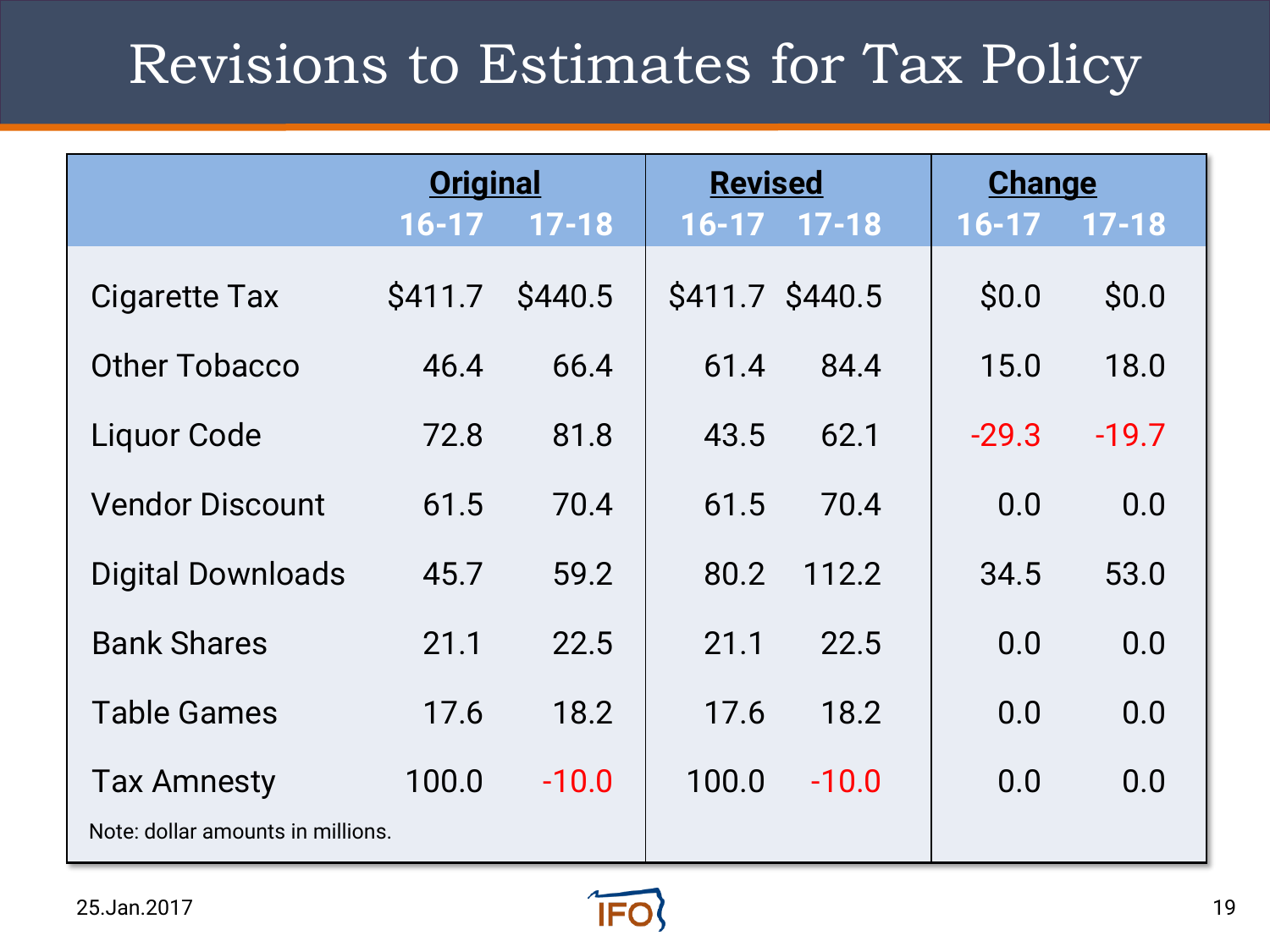# Lottery Sales

| <b>Sales through January</b> |            |         |          |  |  |  |
|------------------------------|------------|---------|----------|--|--|--|
|                              | 2015-16    | 2016-17 | Growth   |  |  |  |
| <b>Instant Tickets</b>       | \$1,572    | \$1,579 | 0.5%     |  |  |  |
| <b>Numbers</b>               | 335        | 346     | 3.2%     |  |  |  |
| In-State Lotto               | 141        | 142     | 0.7%     |  |  |  |
| <b>Multi-State Lotto</b>     | <u>350</u> | 226     | $-35.5%$ |  |  |  |
| <b>Total</b>                 | 2,398      | 2,293   | $-4.4%$  |  |  |  |

Note: dollar amounts in millions. Multi-state lotto includes raffle.

Data for January are based on first three weeks of sales.

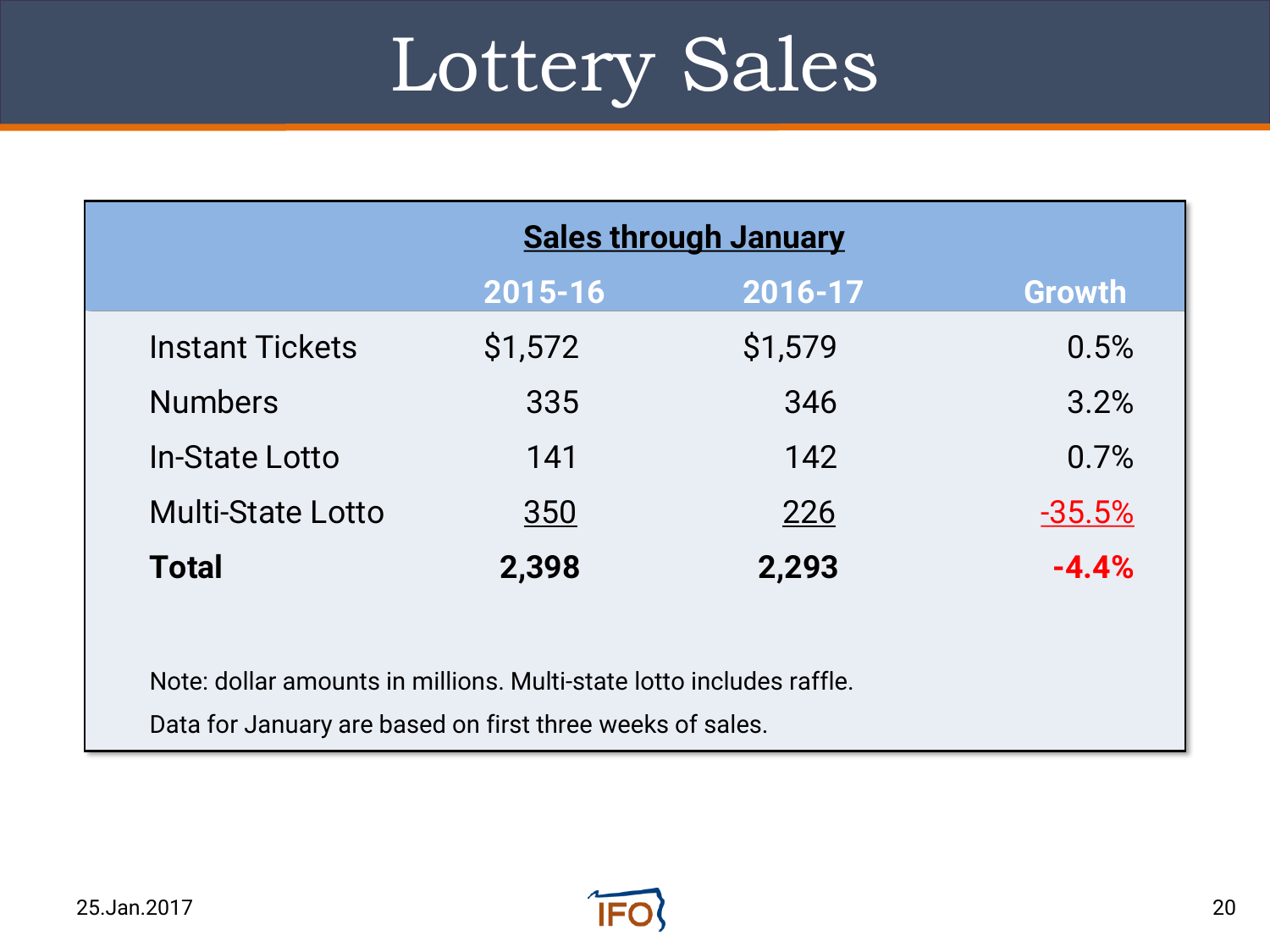#### Enhanced Revenue Collections Account

|                             | <b>Through January</b> |            |               |  |  |  |  |
|-----------------------------|------------------------|------------|---------------|--|--|--|--|
|                             | 2015-16                | 2016-17    | <b>Change</b> |  |  |  |  |
| <b>Corporate Net Income</b> | \$23.0                 | \$61.9     | \$38.9        |  |  |  |  |
| <b>Sales and Use</b>        | 60.5                   | 49.3       | $-11.2$       |  |  |  |  |
| <b>Personal Income</b>      | 42.4                   | 51.1       | 8.7           |  |  |  |  |
| <b>Gross Receipts</b>       | 2.8                    | 15.7       | 12.9          |  |  |  |  |
| <b>Inheritance</b>          | 15.0                   | 16.0       | 1.0           |  |  |  |  |
| <b>All Other</b>            | 4.2                    | <u>1.3</u> | $-2.9$        |  |  |  |  |
| <b>Total</b>                | 147.9                  | 195.3      | 47.4          |  |  |  |  |

Note: dollar amounts in millions.

Excludes PIT refunds. ERCA collections for FY 2016-17 are projected to total \$430 million, including \$100 million for tax amnesty (deposited to General Fund in June).

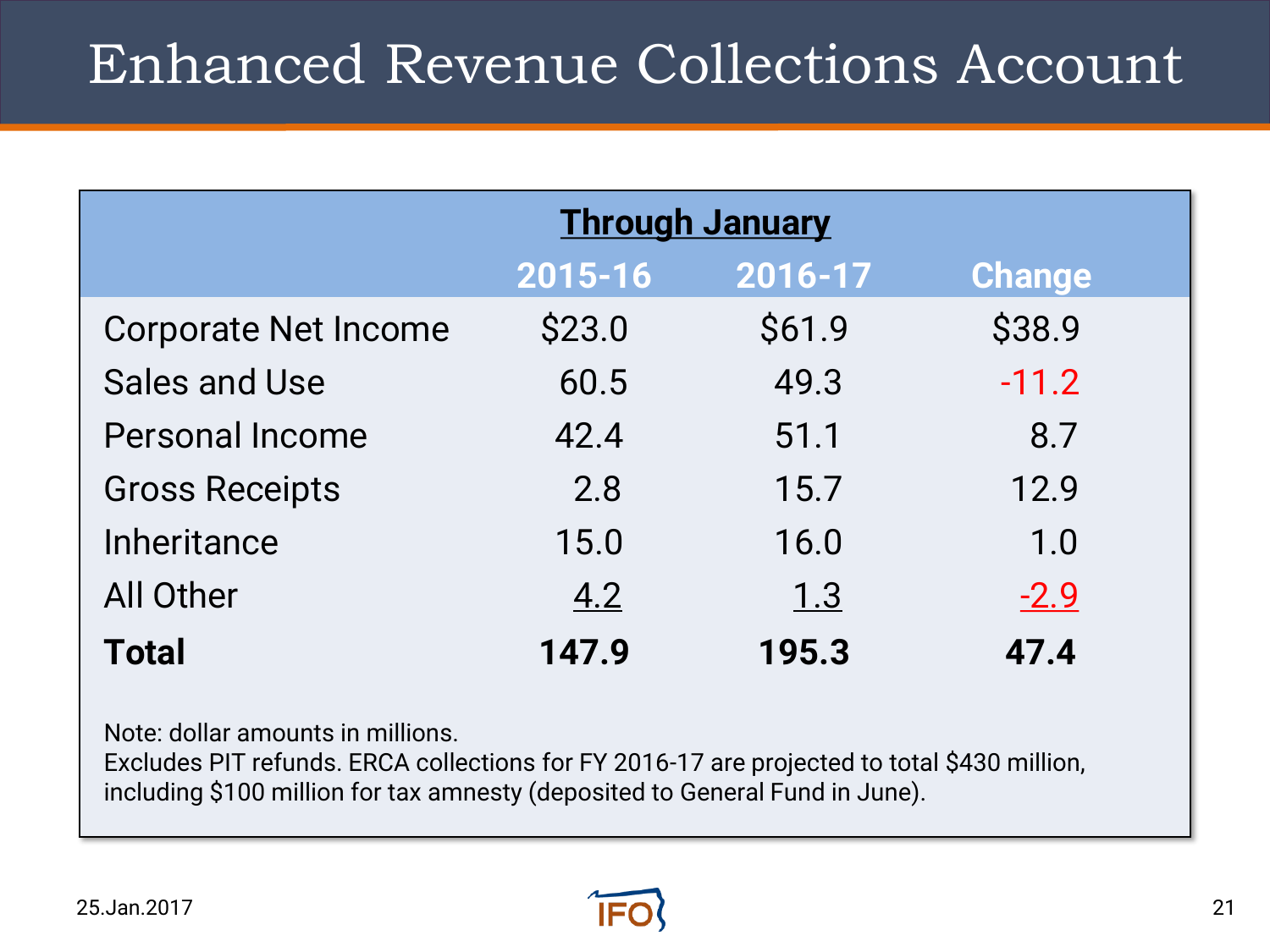# FY 2017-18 Revenue Outlook

- **Preliminary outlook for FY 2017-18 indicates a 1.8% growth rate.**
- **Underlying growth rate is 3.1% after adjusting for:**
	- Full-year collections from prior tax law changes.
	- One-time proceeds in FY 2016-17 from tax amnesty, fund transfers, loans from other funds, liquor modernization fees and litigation settlements.

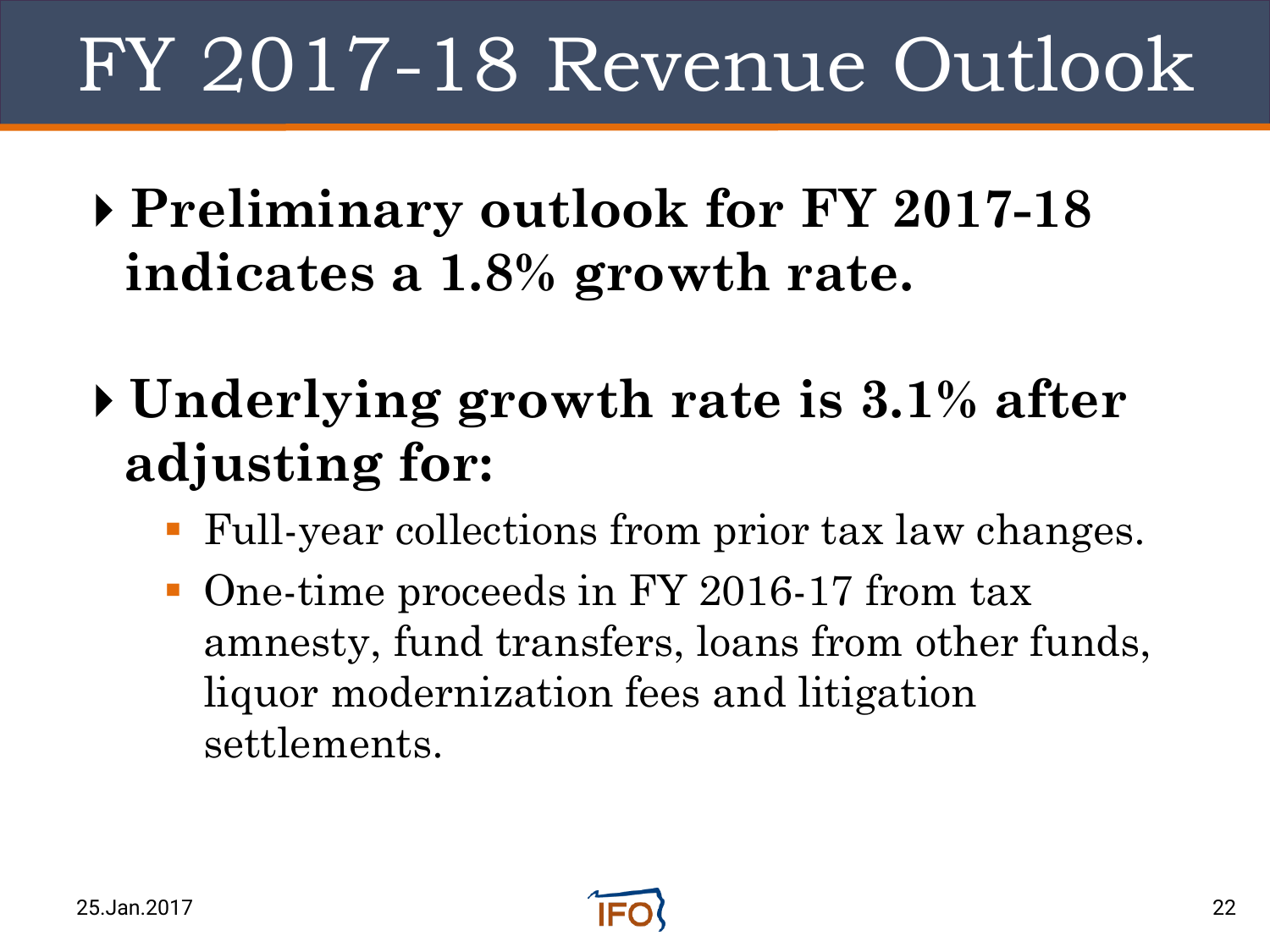# FY 2017-18 Estimate

|                                   | <b>Amount</b> | <b>Growth</b> |
|-----------------------------------|---------------|---------------|
| <b>General Fund</b>               | \$32,637      | 1.8%          |
| <b>Corporate Net Income</b>       | 2,901         | 2.0           |
| Sales and Use                     | 10,252        | 2.7           |
| <b>Personal Income</b>            | 13,381        | 3.6           |
| <b>Other Tax Revenue</b>          | 5,500         | 0.8           |
| <b>Non-Tax Revenue</b>            | 604           | $-29.1$       |
| Note: dollar amounts in millions. |               |               |

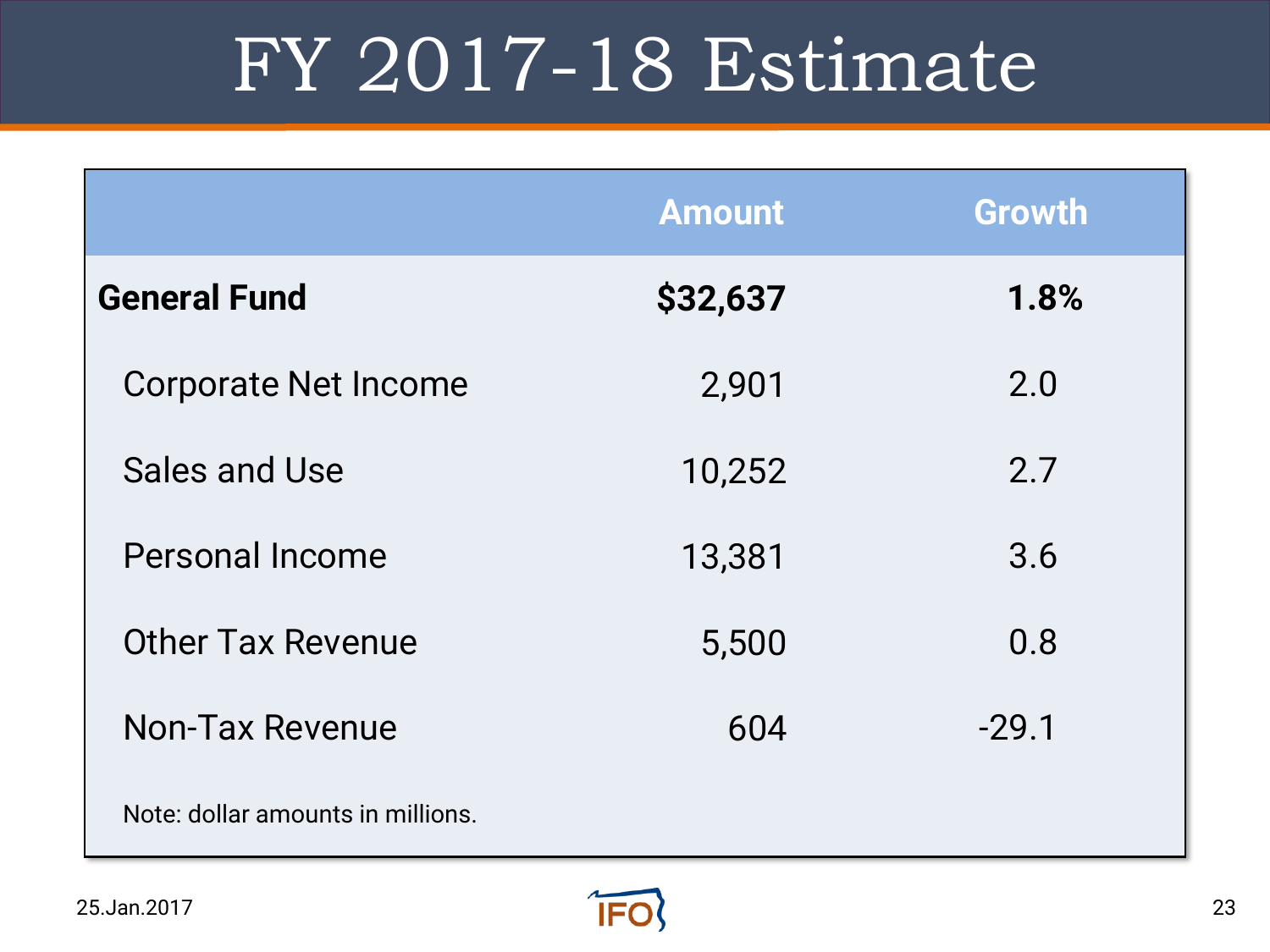# Changes from Prior Estimates

|                                   | <b>November</b><br>2016 | <b>January</b><br>2017 | <b>Total</b><br><b>Revision</b> |  |
|-----------------------------------|-------------------------|------------------------|---------------------------------|--|
| FY 2016-17                        | \$32,311                | \$32,060               | $-S250$                         |  |
| FY 2017-18                        | \$32,971                | \$32,637               | $-$ \$334                       |  |
| <b>Two-year revision</b>          | n.a.                    | n.a.                   | $ $584$                         |  |
| Note: dollar amounts in millions. |                         |                        |                                 |  |

The IFO's revised estimate for FY 2016-17 is \$716 million lower than the official estimate certified by the governor in July.